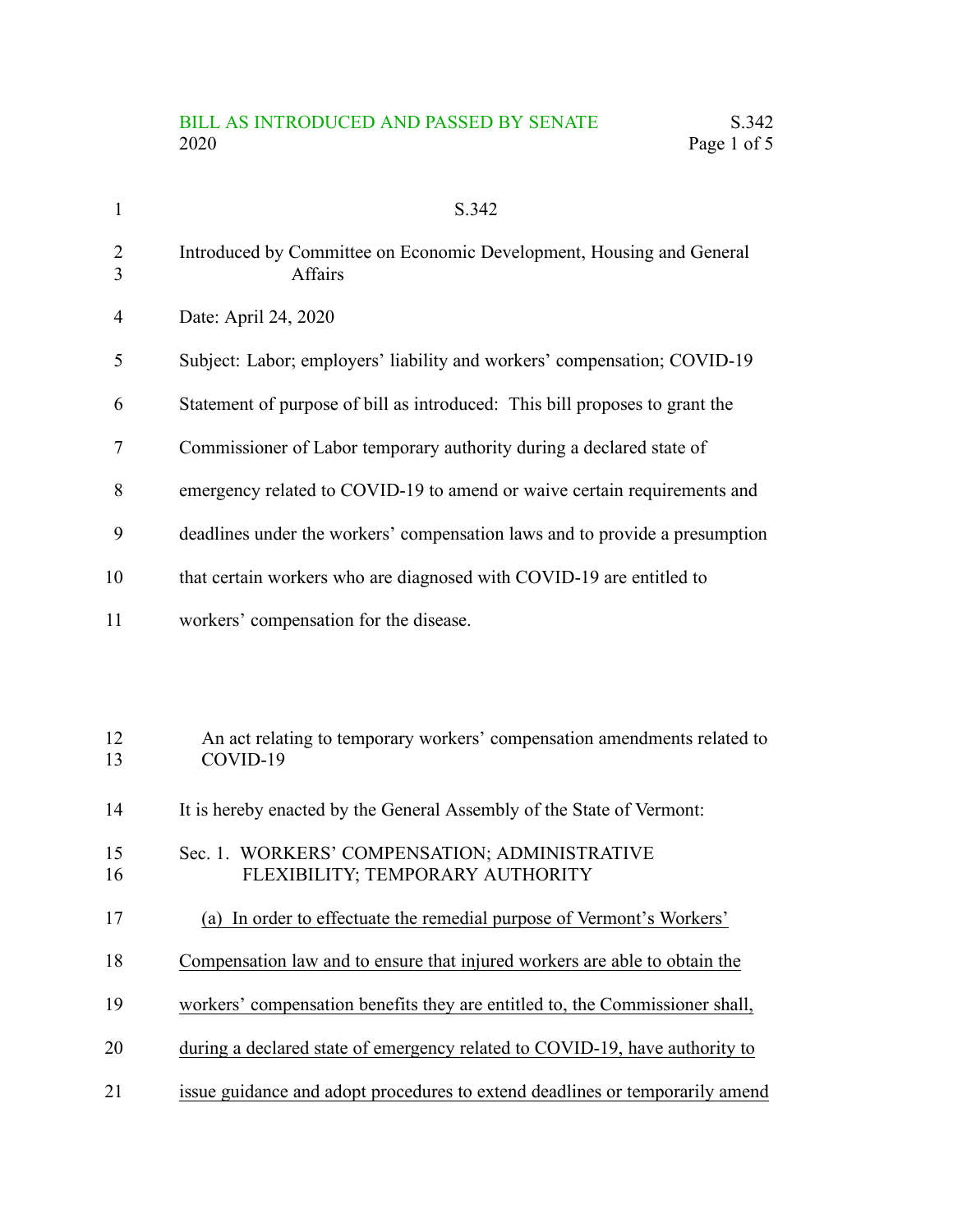| $\mathbf{1}$   | or waive specific requirements of 21 V.S.A. chapter 9 and the rules adopted         |
|----------------|-------------------------------------------------------------------------------------|
| $\overline{2}$ | pursuant to that chapter.                                                           |
| 3              | (b) Any guidance or procedures that are issued or adopted by the                    |
| 4              | Commissioner pursuant to this section shall be effective during the state of        |
| 5              | emergency in which they are adopted, and the Commissioner shall establish a         |
| 6              | procedure to transition those claims impacted by the emergency to pre-existing      |
| 7              | rules within 45 days after the termination of the state of emergency.               |
| 8              | (c) The Commissioner shall post any guidance issued or procedure adopted            |
| 9              | pursuant to this section on the Department's website and shall make reasonable      |
| 10             | efforts to provide prompt notice of the guidance or procedure to employers,         |
| 11             | attorneys, and employee organizations.                                              |
| 12             | The Commissioner shall not be required to initiate rulemaking pursuant<br>(d)       |
| 13             | to $3$ V.S.A. $\S$ $831(c)$ in relation to any guidance issued or procedure adopted |
| 14             | pursuant to this section.                                                           |
| 15             | Sec. 2. COVID-19; PRESUMPTION OF COMPENSABILITY                                     |
| 16             | $(a)(1)$ In the case of a front-line worker, disability or death resulting from     |
| 17             | COVID-19 shall be presumed to be compensable pursuant to 21 V.S.A. chapter          |
| 18             | 9, provided that the front-line worker receives a positive laboratory test or a     |
| 19             | diagnosis by a licensed healthcare provider for COVID-19 between March 1,           |
| 20             | 2020 and January 15, 2021.                                                          |
| 21             | (2) As used in this subsection, "front-line worker" means:                          |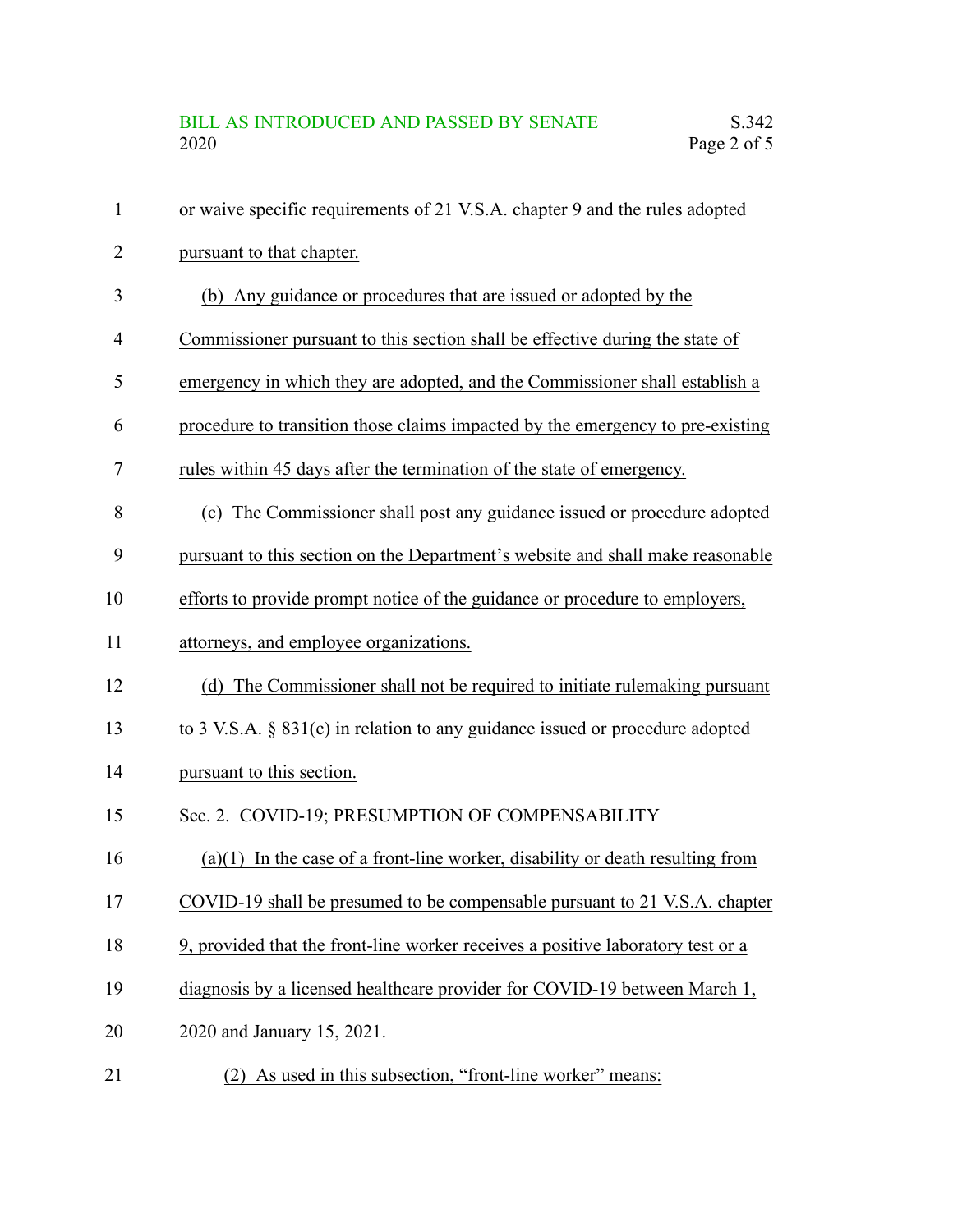## BILL AS INTRODUCED AND PASSED BY SENATE S.342<br>2020 Page 3 of 5 Page 3 of 5

| $\mathbf{1}$ | (A) a firefighter as defined in 20 V.S.A. $\S 3151(3)$ and (4);                   |
|--------------|-----------------------------------------------------------------------------------|
| 2            | (B) a law enforcement officer who has been certified by the Vermont               |
| 3            | Criminal Justice Training Council pursuant to 20 V.S.A. chapter 151;              |
| 4            | (C) an ambulance service, emergency medical personnel, first                      |
| 5            | responder service, and volunteer personnel as defined in 24 V.S.A. § 2651;        |
| 6            | (D) a worker in a health care facility or in an institution or office             |
| 7            | where health care services are provided by licensed healthcare professionals;     |
| 8            | a correctional officer;<br>(E)                                                    |
| 9            | (F) a worker in a long-term care facility or residential care facility;           |
| 10           | (G) a childcare provider that is required to provide childcare to the             |
| 11           | children of other front-line workers pursuant to Executive Order 01-20;           |
| 12           | an employee of a pharmacy or a grocery store;<br>(H)                              |
| 13           | a home health care worker or personal care attendant; and<br>(I)                  |
| 14           | (J) a worker performing services that the Commissioner determines                 |
| 15           | place the worker at a similarly elevated risk of being exposed to or contracting  |
| 16           | COVID-19 as the other occupations listed in this subsection (a).                  |
| 17           | (b) For an employee who is not a front-line worker as defined in                  |
| 18           | subdivision $(a)(2)$ of this section, disability or death resulting from COVID-19 |
| 19           | shall be presumed to be compensable pursuant to 21 V.S.A. chapter 9 if the        |
| 20           | employee receives a positive laboratory test or a diagnosis by a licensed         |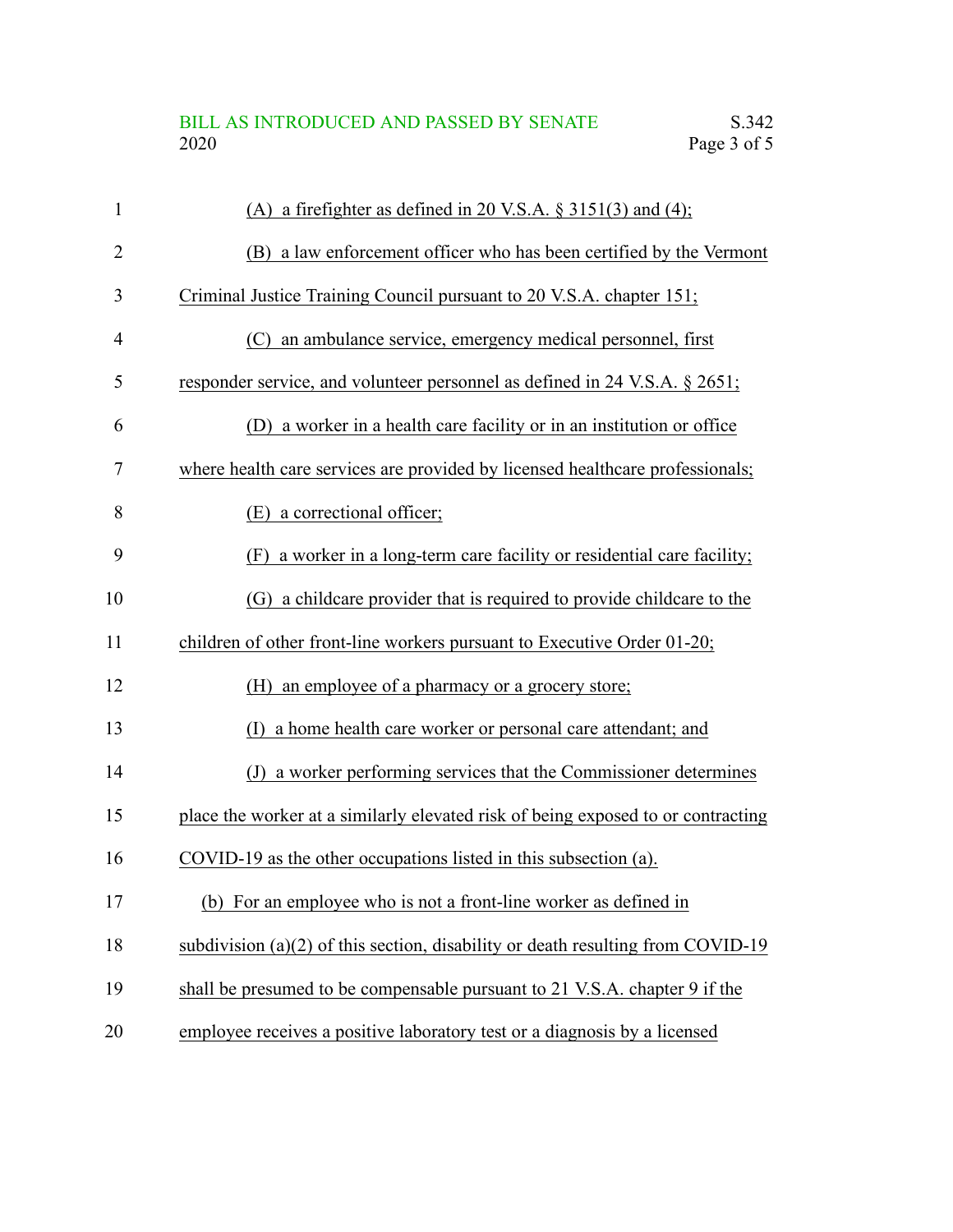## BILL AS INTRODUCED AND PASSED BY SENATE S.342<br>2020 Page 4 of 5 Page 4 of 5

| $\mathbf{1}$ | health care provider for COVID-19 between March 1, 2020 and January 15,         |
|--------------|---------------------------------------------------------------------------------|
| 2            | 2021 and either:                                                                |
| 3            | (1) had documented occupational exposure in the course of employment            |
| 4            | to an individual with COVID-19; or                                              |
| 5            | (2) performed services at a residence or facility with residents or             |
| 6            | employees who:                                                                  |
| 7            | (A) were present at the time the services were performed; and either            |
| 8            | $(B)(i)$ had COVID-19 at that time; or                                          |
| 9            | (ii) were diagnosed with COVID-19 within a reasonable period of                 |
| 10           | time after the services were performed.                                         |
| 11           | The presumption of compensability in subsections (a) and (b) of this<br>(c)     |
| 12           | section shall not apply if it is shown by a preponderance of the evidence that  |
| 13           | the disease was caused by non-employment-connected risk factors or non-         |
| 14           | employment-connected exposure.                                                  |
| 15           | (d) The presumption of compensability in subsection (a) of this section         |
| 16           | shall not apply if the employer offers a COVID-19 vaccine that is refused by    |
| 17           | the worker and the worker is subsequently diagnosed with COVID-19.              |
| 18           | (e) The Commissioner shall not be required to initiate rulemaking pursuant      |
| 19           | to 3 V.S.A. § 831(c) in relation to any guidance issued or procedure adopted in |
| 20           | relation to this section.                                                       |